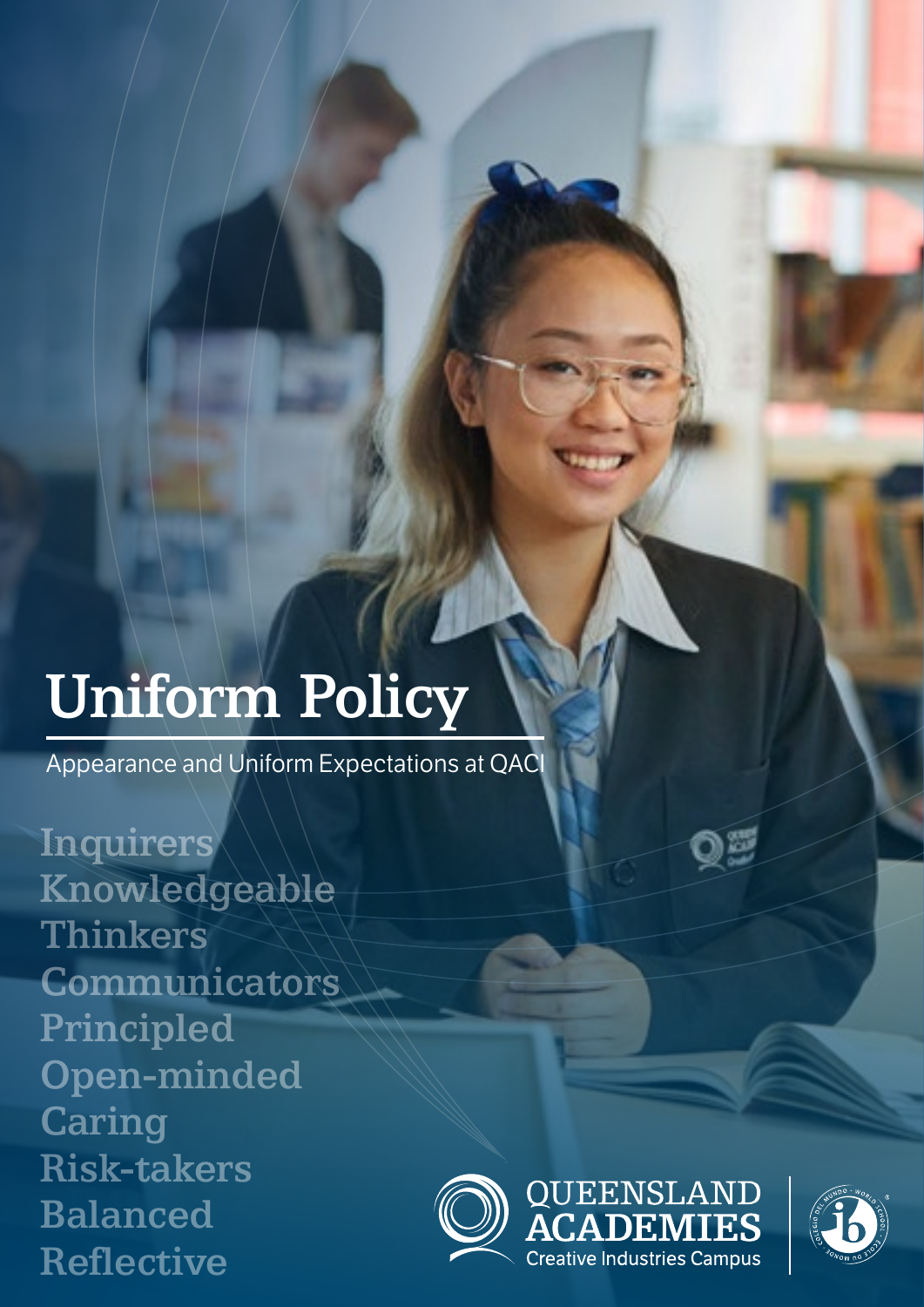# OUR UNIFORM

Our community, past and present take pride in our professional and respectful reputation. Our culture is one of cleverness and creativity with an aspiration to be world class in every endeavour. Our uniform and presentation sends a very important message about our standards, values and our sense of belonging and alignment.

# Formal Uniform

- Students must wear their full formal uniform:
	- On Thursday
	- To school events, special assemblies or highlighted days of significance
	- To excursions offsite unless otherwise advised by the excursion organiser
- The QACI blazer must be worn to and from school during Term 2 & 3 (cooler months).
- The formal uniform may also be worn on normal school days.

## Day Uniform

- Our day uniform presents a smart, practical outfit which is aligned with our creative, innovative image and suitable for our climate and indoor learning environment
- The day uniform can be worn any day of the week except those specified for the formal uniform.

#### Active Uniform

- The active uniform is required for representative sports team activities. It is available to be worn for enrichment activities. It should only be worn for the duration of the event or activity for which it is required. The active wear uniform includes:
	- The school active wear shirt
	- Navy blue Canterbury rugger shorts.

#### QACI Camp T-shirt

Navy blue t-shirt with QACI logos: this t-shirt is needed for Year 10 camp and may be worn for dance classes and other school activities as advised.

#### Theatre and Dance Uniform Protocols

- Theatre and Dance blacks only to be worn on days where the student has timetabled classes or is participating in a performance.
- Students are required to wear the QACI formal or day uniform to and from school.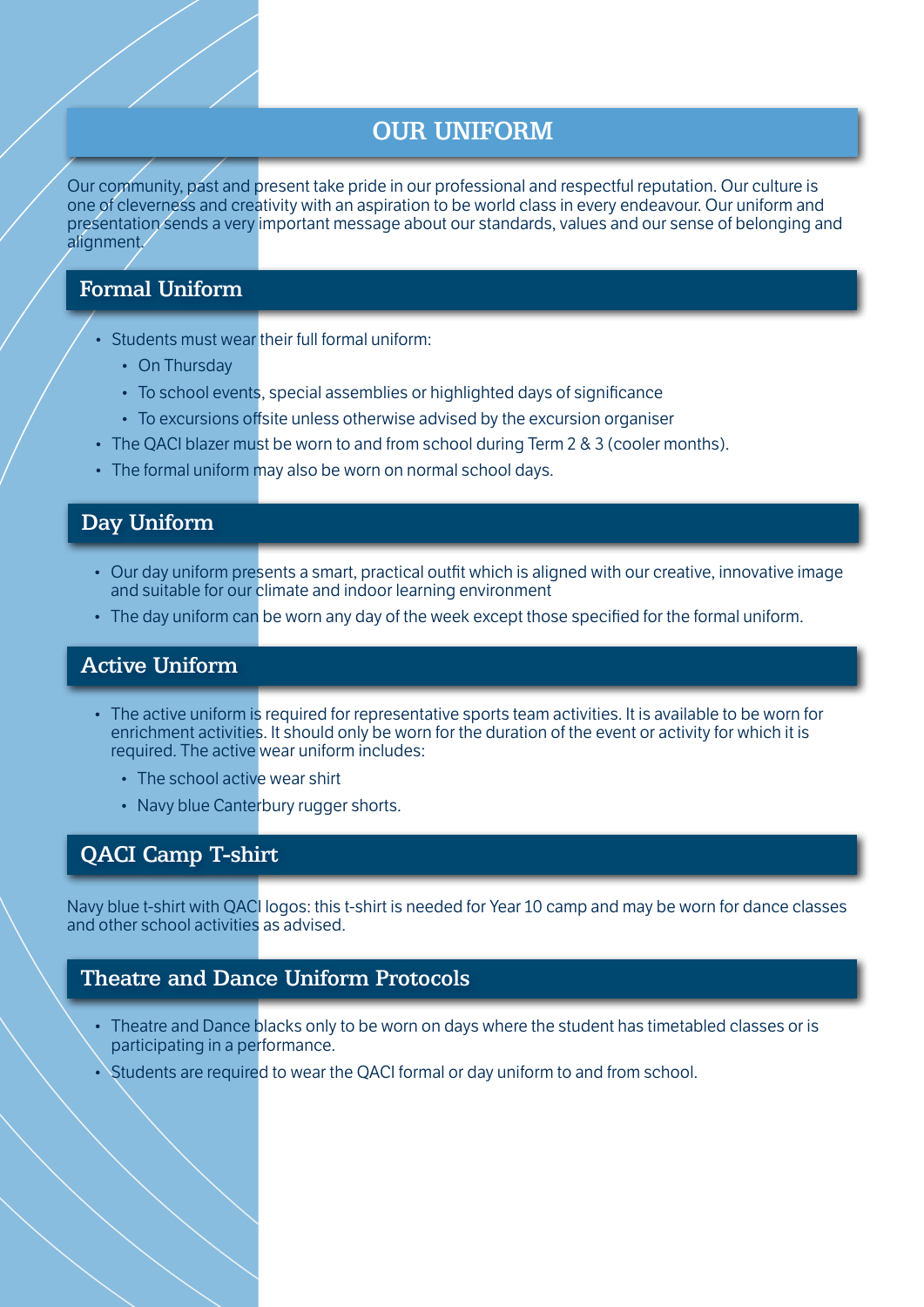## Uniform Details

The following pieces of jewellery are acceptable:

- A wrist watch
- Two small metallic studs or sleepers per ear lobe
- A plain, small ring
- A necklace of sentimental/religious significance if worn under the uniform, out of sight
- Medical bracelet or medical necklace

Additional visible piercings, spacers, large items of jewellery or tattoos are not permitted.

Navy blue t-shirt with QACI logo: this t-shirt is needed for Year 10 camp and may be worn for dance classes and other school activities as advised.

Theatre and Dance blacks only to be worn on days where the student has timetabled classes or is participating in a performance.

Students are required to wear the QACI formal or day uniform to and from school.

Hair colouring, make-up and nail polish should appear natural.

| FORMAL                                                                                                                                                                                                                                  | DAY                                                                                                                                                                                                                           |
|-----------------------------------------------------------------------------------------------------------------------------------------------------------------------------------------------------------------------------------------|-------------------------------------------------------------------------------------------------------------------------------------------------------------------------------------------------------------------------------|
| • white shirt, tie, trousers/dress<br>slacks with black socks<br>• white blouse, scarf, skirt with<br>white socks/black stockings<br>$\cdot$ blazer<br>• black leather lace-up shoes<br>• OPTIONAL school cardigan,<br>pullover or vest | • blue shirt/blouse with trousers/<br>dress slacks with black socks<br>• blue blouse with skirt and white<br>socks/black stockings<br>• black leather lace-up shoes<br>• OPTIONAL school scarf,<br>cardigan, pullover or vest |

*If a student is unable to wear the complete uniform, they must report to Client Services with a valid reason to obtain an "out of uniform" pass (a short written note of acknowledgement from a parent/ caregiver).* 

*Refer to Student Handbook for detailed uniform protocols.*